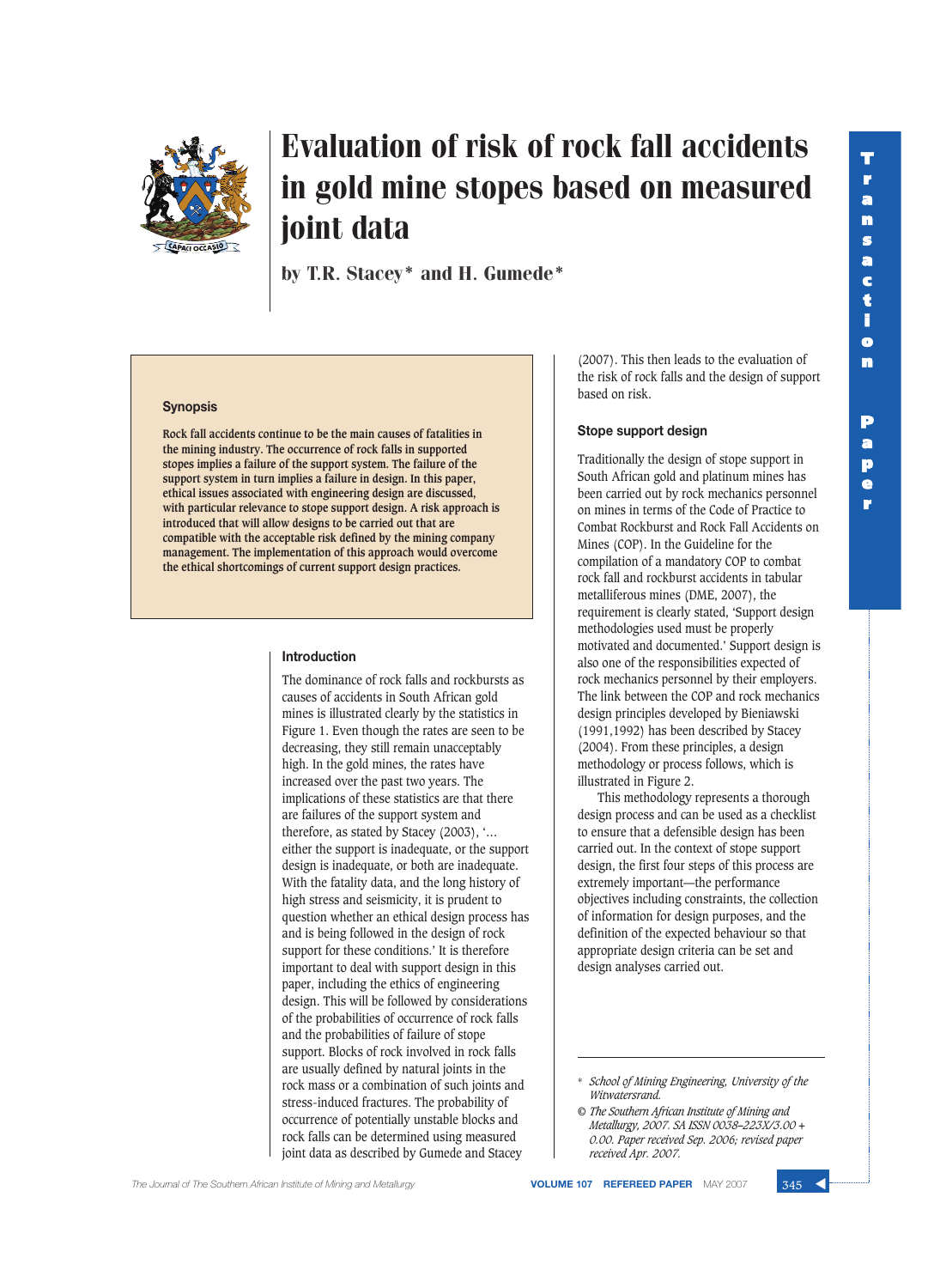### Evaluation of risk of rock fall accidents in gold mine stopes based on measured joint data



**Figure 1—Fatality rates in all South African gold mines (number per million hours worked) (Adams, 2007)**



**Figure 2—The engineering circle or wheel of design (Stacey, 2006)**

If the performance objective (the first step in the design process) of the support system, taking into account functional requirements and constraints (second step), is to prevent rock falls, then the frequent occurrence of rock fall accidents, outlined in the introduction above, proves that this objective is not being met. One or more of three situations must be present:

- ➤ rocks are falling where there is no support
- ➤ rocks are falling between supports
- ➤ rock falls involve failure of the installed support system.

In all three cases the design of the support system must be inadequate and therefore an improved or different design approach is necessary to correct the situation and ensure safe working conditions. The cause of rock fall accidents is often blamed on non-adherence to procedures and standards by mining personnel, and poor quality control. However, as can be seen in Figure 2, the review and monitoring in step 10 is

to ensure that implementation of the support, in this case, corresponds with the design. Therefore, a situation in which there is poor quality support, or omission of support, due to non-conformance with procedures, represents a failure of the design process, i.e., the support system, as designed, has not been installed.

Ethics in engineering design are directly associated with safety (Schinzinger and Martin, 2000), and safety is directly associated with risk. According to Martin and Schinzinger (1983), a 'rights-based' ethical theory is particularly applicable in engineering. This approach emphasises the right of those affected by the work carried out by the engineer to give their informed consent before being so affected. An actutilitarianism ethical theory (Martin and Schinzinger, 1983) is also applicable, since it indicates that the safety obligations of engineers are to maximize the good consequences for all affected by engineering projects and products. It is considered relevant here to quote three of the responsibilities of registered persons in terms of the Code of Conduct of the Engineering Council of South Africa (ECSA, 2007). 'Registered persons:

- ➤ must discharge their duties to their employers, clients, associates and the public effectively with skill, efficiency, professionalism, knowledge, competence, due care and diligence;
- ➤ must at all times have due regard and priority to public health, safety and interest;
- ➤ must when providing professional advice to a client or employer, and if such advice is not accepted, inform such client or employer of any consequences which may be detrimental to the public health, safety or interests and at the same time inform the Council of their action.'

The third step of the design process is the gathering of sufficient data to minimize the uncertainty. According to Wong (2005), 'Reliability cannot be predicted without statistical data; when no data are available the odds are unknown.' Reliability can be predicted only if statistical data exist, and this is commonly not the case in the mining, particularly in the geotechnical environment. This highlights the need for improved geotechnical data collection techniques. The issue of data on jointing and fracturing in the rock mass, which define potentially unstable blocks of rock, is dealt with in the section below.

With regard to the fourth step of the design process, the following statement, sourced from Martin and Schinzinger (1983) is relevant: '… kind of uncertainty that infects risk regulation comes from a refusal to face the hard questions created by lack of knowledge. It is uncertainty produced by scientists and regulators who assure the public that there are no risks, but know that the answers are not at hand.' With regard to support to prevent rock falls, if there is not adequate information on the geometry of jointing and fracturing in the rock mass, then a satisfactory interpretation of behaviour cannot be made and, consequently, satisfactory design criteria cannot be set. It follows that satisfactory support design analyses, alternative design analyses, evaluation of the alternatives and optimization (which are steps 5, 6, 7 and 8 of the design process) can then not be carried out satisfactorily.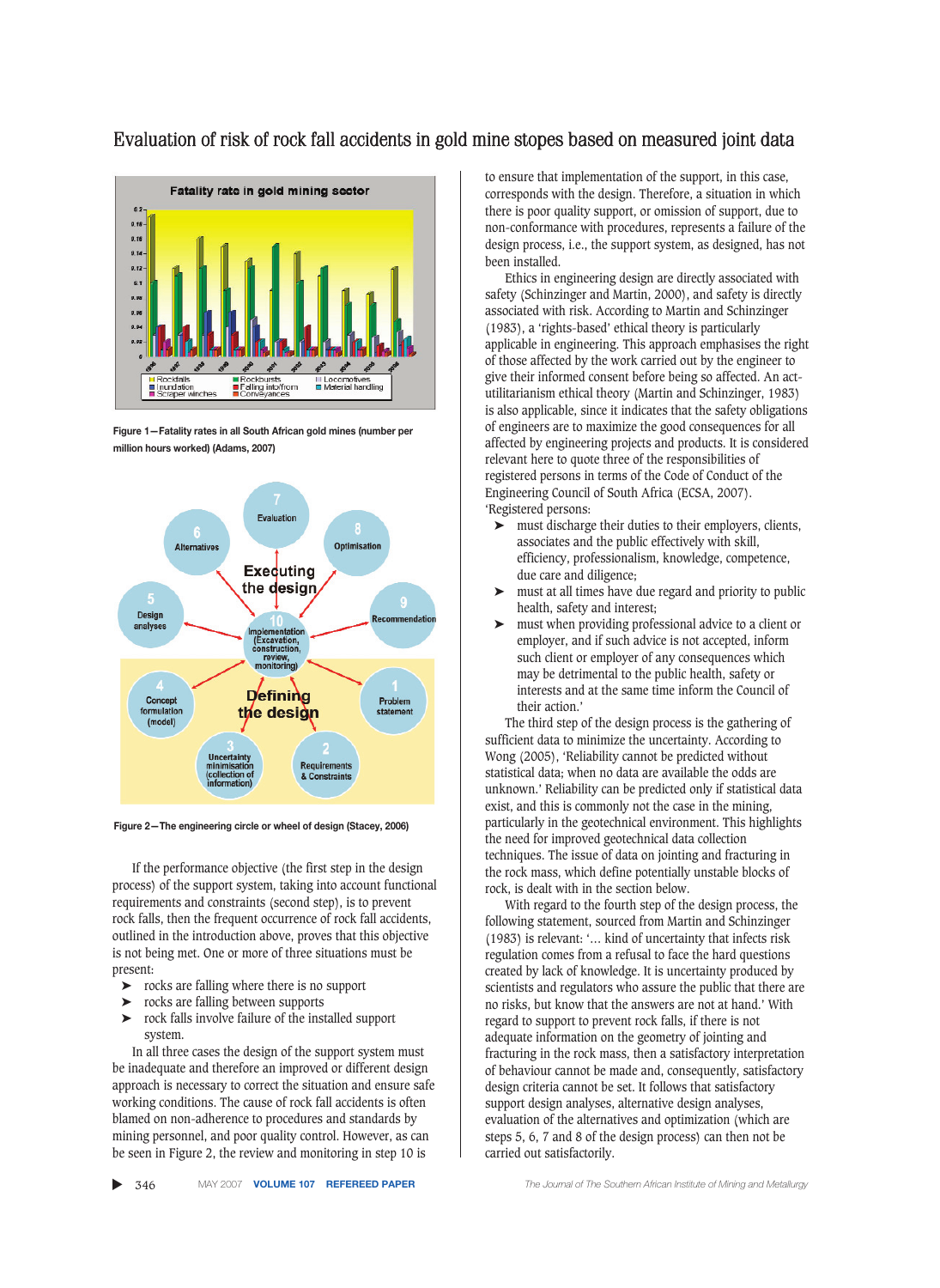**p e r**

## Evaluation of risk of rock fall accidents in gold mine stopes based on measured joint data

The design of stope support expected by the COP commonly takes into account a mass of rock corresponding with 95% of the expected height of rock fall, determined from documented records of rock falls on the mine (Jager and Ryder, 1999). In this design process, no account is taken of the actual sizes of rock blocks, slabs and wedges that might be present in the stope hangingwall (the empirical rock fall data required in the COP do take account of observed fall thickness on a statistical basis, but not the lateral dimensions of the blocks). Therefore, the support design, based only on the expected height of rock fall, must be flawed.

The final step of the design process (step 10) involves monitoring of the behaviour. In fact, monitoring is not carried out routinely in gold mine stopes. After a rockburst or rock fall event it is common to find undamaged prop-type support units lying in the stope. They have either been poorly installed, knocked out by eccentric loading, or have fallen out during seismically induced loading-unloading action. As indicated above, such cases represent failure of the support system and demonstrate that the support system is not performing as required. In terms of a robust design process, this should lead to a reassessment of the support design, but the continued occurrence of rock fall and rockburst accidents suggests that this reassessment has not taken place satisfactorily.

The stope support design procedure published by Daehnke *et al.* (2001) emphasizes the significant influence that the orientation of the discontinuities in the hangingwall has on its stability. Daehnke *et al.* (2001) refer to the effect of the density of fracturing in the hangingwall, as well as the frictional strength of the bedding surfaces, joints and mininginduced fractures. They also emphasize that mines should carry out their own back-analyses of fall-out thicknesses for each ground control district. These factors are directly relevant, and the implications for the stope support design process are that data must be available on the fracturing and jointing in the rock mass. Blocks in the hangingwall strata must be defined by a combination of the stress-induced fractures and naturally occurring geological planes of weakness—bedding planes and joint set planes. Stacey (1989) showed that there is a significant probability of occurrence of rock falls defined by stress-induced fractures and natural joints. As a result of this work, the recommendation was made that investigations should be instigated to gather information on the characteristics of joints. However, it is apparent that there is a general lack of data on the characteristics of these planes (orientataions, spacings and lengths). It is also apparent that no such data are routinely collected on South African gold mines, and that no such data on jointing parameters have been published in the South African literature. Recent work by Gumede (2006) has demonstrated that such data can be collected and used successfully to determine the probability of occurrence of rock falls and the probability of failure of stope support.

In the following sections, the use of joint data to predict the probability of occurrence of rock falls, and the probability of failure in supported stopes, is dealt with. A simple procedure is then described to determine the probabilities of

loss of life using these data, and how these probabilities are affected by the stope support installed. The results of such an approach can be compared with internationally acceptable statistics on the annual probability of loss of life. This therefore defines the risk. Defining the acceptability of risk, be it loss of life or financial risk, is the responsibility of management. Currently gold mine stope support design does not take risk into account. It is suggested that this should change—management should decide on the acceptable risk, and the level of risk chosen should then determine the stope support system that should be installed. Management therefore makes the risk decision, which is correctly management's responsibility, and rock engineering personnel then provide the technical stope support design that satifies the risk determined by management.

#### **Evaluation of the probability of occurrence of rock falls and the probability of failure of stope support**

Gumede and Stacey (2007) have described the methods of collecting joint geometrical data, and the use of these data for the evaluation of probability of occurrence of rock falls of particular sizes (volumes, fall-out heights) and the probability of failure of stope support. The application of this approach requires as input data, statistical distributions of the geometrical properties of the joints and fractures in the rock mass—the orientations, spacings and lengths. The jointing characteristics will be different in each ground control district, defined as a requirement of the COP, and therefore such data must be measured in each district, in advance of stoping, for the analysis and stope support design to be valid. The availability of measured joint properties in the mines would provide the opportunity of using these data for engineering purposes, namely, the quantification of the probabilities of occurrence of potentially unstable rock blocks of various sizes. This in turn can provide essential data for the design and specification of support to prevent rock falls and therefore reduce the consequences of such events, i.e. accidents, collapses, production loss, and financial loss.

To illustrate the application of the approach, the joint statistics published by Dunn and Stacey (2006) have been used. These data are summarized in Table I—the data on lengths were not available in the published data-set and have therefore been estimated. The stope is assumed to dip at 30° towards 315°, and a 3 m stope face area in a 30 m panel is considered.

As described by Gumede and Stacey (2007), the computer program JBlock (Esterhuizen, 2003) can be used both in the probabilistic assessment of gravity driven rockfalls and the evaluation of support effectiveness. The analyses use the joint set statistical data to generate possible keyblocks in the hangingwall and these are then randomly 'placed' in an excavation with a known support element layout. The program then determines whether the identified keyblock will cause failure of the support elements (and the corresponding failure mode), or fall between them. JBlock does not take into account complex failure modes, and therefore results obtained from its use may be considered to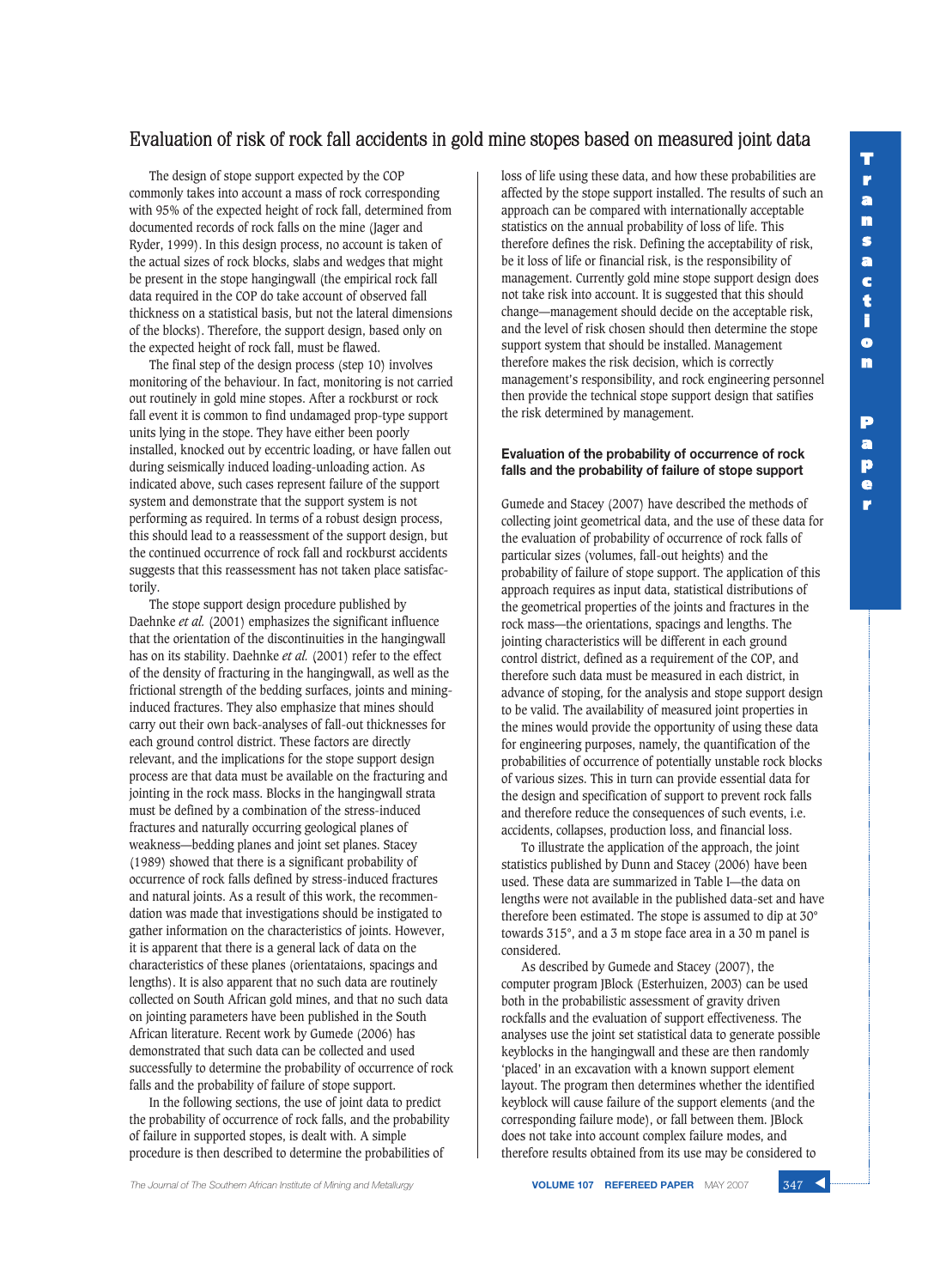## Evaluation of risk of rock fall accidents in gold mine stopes based on measured joint data

*Table I*

| Jointing statistics |  |
|---------------------|--|

| <b>Jointing statistics</b> |       |                |                |             |      |      |            |      |      |  |  |  |
|----------------------------|-------|----------------|----------------|-------------|------|------|------------|------|------|--|--|--|
| Joint                      | Dip   | Dip direction  | Range          | Spacing (m) |      |      | Length (m) |      |      |  |  |  |
| set                        | (deg) | $(\text{deg})$ | $(\text{deg})$ | Mean        | Min  | Max  | Mean       | Min  | Max  |  |  |  |
| $\mathbf{1}$               | 79    | 103            | 10             | 3.17        | 0.67 | 8.37 | 5.0        | 3.0  | 10.0 |  |  |  |
| 2                          | 39    | 93             | 10             | 2.7         | 1.2  | 4.8  | 3.0        | 12.0 | 6.0  |  |  |  |
| 3                          | 80    | 142            | 10             | 5.04        | 1.37 | 13.3 | 9.0        | 5.0  | 15.0 |  |  |  |
| $\overline{4}$             | 89    | 222            | 10             | 0.8         | 0.13 | 1.92 | 1.5        | 0.7  | 2.0  |  |  |  |
| 5                          | 89    | 70             | 10             | 1.55        | 0.4  | 3.33 | 2.5        | 1.2  | 4.0  |  |  |  |

be conservative. Using the jointing parameters in Table I, the probabilities of occurrence of rock falls can be determined using JBlock. The results show that the great majority of the rock falls will occur between supports rather than failing the supports. The product of the probability of occurrence of unstable blocks and the probability of failure of the blocks represents the total probability of rock falls. For elongate support on a 1.25 m grid, the probability of occurrence of rock falls with a volume of 0.02 m3 and greater is significant at about 24%. The volume of 0.02 m3 was chosen as the limiting value since its mass is approximately equal to that of a bag of cement. It is expected that a rock fall of this mass would be likely to cause serious or even fatal injury, particularly in a rockbursting situation. The evaluation of the risk associated with such rock falls is considered in the next section.

#### **Evaluation of the risk of rock falls**

The comprehensive stope support design procedure described by Daenkhe *et al.* (2001) is a deterministic one and does not take into account satisfactorily the fact that most rock falls occur between supports. These authors do, however, recognize the importance of areal support since they state, 'The predominant reason leading to falls of ground in stopes is inadequate areal coverage.' The probabilistic approach described in the section above has shown that it is possible to determine the probability of failure of blocks and wedges in supported stope hangingwalls, including failure between supports and failures involving failure of the support elements themselves. It is a natural extension of this analysis then to deal with the probability of occurrence of an accident as a result of a rock fall (whether under gravity or in rockburst conditions). Such an analysis takes into account the probability of occurrence of rock falls in the stope face area and the exposure of the mineworkers in this area. The annual probability of occurrence of such an event can then be used as a risk criterion that can be compared with internationally acceptable risk levels.

The example evaluation is carried out for the 90 m2 stope face area involving the 30 m face length and a distance of 3m adjacent to the face. The stope support consisting of point supports (elongates) at a spacing of 1.25 m  $\times$  1.25 m is initially considered.

Assume the following:

- $\triangleright$  that there are 11 miners in this stope face area for a period of 6 hours during the day shift
- ▲
- $\blacktriangleright$  that there are 1 to 2 miners in the area for a period of 3 to 4 hours on the night shift
- $\blacktriangleright$  that each miner occupies an area of 1 m<sup>2</sup>
- ➤ that this underground work takes place for 25 days a month and 12 months per year
- $\blacktriangleright$  that a block with a volume of 0.02 m<sup>3</sup> (representing a mass of about 50 kg) represents the smallest block that will cause injury. From the analysis above, the probability of failure of a block with a volume of 0.02 m3 and greater is 24%, or 0.24.

The total exposure hours per year can be calculated as follows:

Total hours per year = 365 days  $\times$  24 hours = 8 760 hours

Day shift exposure = 12 months  $\times$  25 days  $\times$  6 hours = 1 800 hours

Night shift exposure = 12 months  $\times$  25 days  $\times$  3.5 hours = 1 050 hours

Face area  $= 90$  m<sup>2</sup>

Area occupied by miners on day shift = 11 miners  $\times$  1 m<sup>2</sup>  $= 11$  m<sup>2</sup>

Area occupied by miners on night shift = 1.5 miners  $\times$  $1 m<sup>2</sup> = 1.5 m<sup>2</sup>$ 

Probability of annual occurrence of a rock fall accident = 1 800/8 760  $\times$  11/90  $\times$  0.24 + 1 050/8 760  $\times$  1.5/90  $\times$  0.24 = 0.0065

An accident resulting from such a rock fall has a strong likelihood of being a fatality and this degree of safety is likely to be unacceptable. Acceptability of risk is dealt with below.

#### **Support design based on risk**

Schinzinger and Martin (2000) give the following definition of safety: 'A thing is safe if, were its risks fully known, those risks would be judged acceptable by a reasonable person in light of settled value principles.' Regarding acceptability of risk, they quote the description by Rowe (1979): 'A risk is acceptable when those affected are generally no longer (or not) apprehensive about it.' Wong (2005) states, 'It is generally accepted that risks which have a fatal injury (hazard) rate of  $10 \times 10^{-5}$  or more are unacceptable.' The acceptability of risk is also dependent on whether the exposure to the risk is voluntary or involuntary. According to Schinzinger and Martin (2000) individuals are more ready to accept voluntary risks, even if these are a thousand times more likely to result in a fatality than the involuntary risks. The question of acceptable risk has also been dealt with by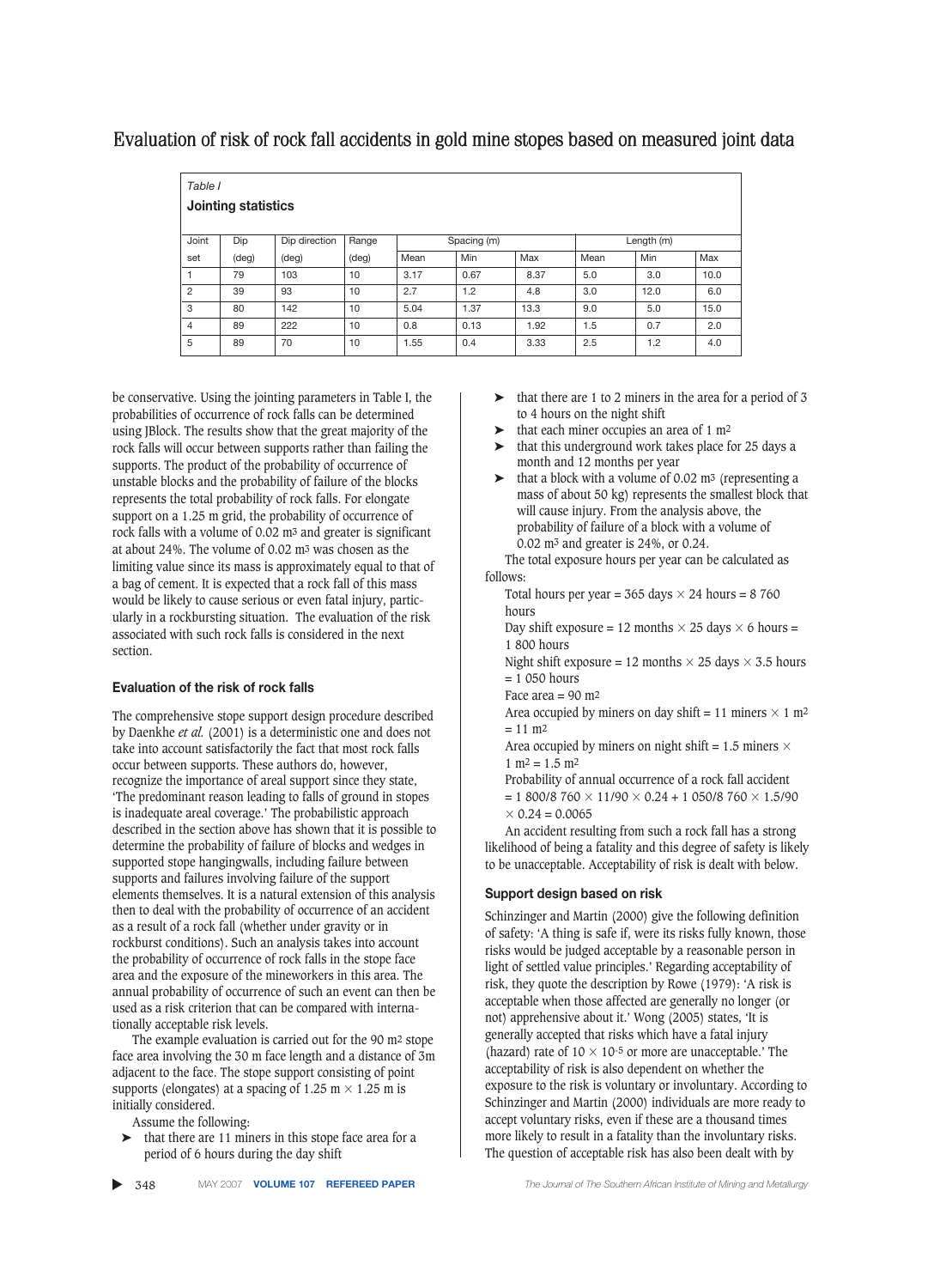**P a p e r**

## Evaluation of risk of rock fall accidents in gold mine stopes based on measured joint data

Terbrugge *et al.* (2006) and Steffen and Terbrugge (2004), who have suggested the use of internationally accepted design criteria. They proposed the use of an annual probability of loss of life of 10-4. Another approach could be to adopt the policy that employees should be as safe at work as they are at home. The latter risk is quantified in some developed countries. In the mining environment, management can and should take the decision as to whether the risk of loss of life on its mines is acceptable in terms of its company policy.

The risk approach is considered to be a much better, and more logical, approach to stope support design than the conventional deterministic engineering approach (Stacey *et al*., 2006). In a risk approach, rock engineers would carry out the technical analyses to determine the risks for alternative rock support scenarios. It is then the responsibility of mine management to choose a scenario that corresponds with the risk profile that is acceptable in terms of their company risk policies. It is to be noted that financial risk, in addition to safety risk, should be an integral part of the consideration, since rock falls usually result in loss of production, and involve costs for clearing the fallen material and for resupporting (often such rehabilitation work is also more hazardous than normal operations). Should the loss of life and/or financial risks be too high in all the scenarios considered, it will then be necessary to introduce measures to reduce the risks to acceptable levels. These measures could involve improved support, improved monitoring (allowing sufficient warning of an event to evacuate miners), hazard awareness training, reduced numbers of miners, reduced working hours, etc. As an example, for the risk of a rock fall accident calculated above, if the decision was taken to decrease the elongate support spacing to 1 m, then the probability of failure of a block 0.02 m3 or greater reduces to 0.21 and, corres-pondingly, the annual probability of occurrence of a rock fall accident reduces to 0.0057. If headboards were to be installed, the probability of failure of a block 0.02 m3 or greater is 0.19 and the annual probability of occurrence of an accident is 0.0051. If the jointing parameters used in the above example actually were to occur at a mine, the implication is that the risk (probability of loss of life) would be far too high (much greater than 10-4, for example), and support with much greater areal coverage, or other risk reduction measures would be required to satisfy the acceptable risk profile. Logically therefore, the risk approach could be used to optimize the support design on the basis of threat to life, and cost to the mine, to achieve value for the mine. Such an approach to support design would overcome the ethical question about current support design practices. It is to be noted that the support installed must still meet other engineering design criteria such as static and dynamic support resistance and deformation capacity criteria.

#### **Conclusions**

It has been demonstrated in this paper that joint geometrical parameters can be used to predict the probability of

occurrence of rock falls, and hence the probability of annual loss of life due to these falls. Rock falls in South African gold mines usually result when unstable rock blocks are formed from the interaction of natural jointing in the rock mass, or the interaction of stress induced fractures with the natural jointing. Bedding planes or other 'parting' planes will usually provide release planes, allowing these blocks to fall. The importance of the natural joints in defining the instability has not been given the attention that it deserves.

The acceptability of risk has been discussed, and a new approach to support design is suggested, using an acceptable risk level, defined by company policy, as the basis for the support specification. The rock engineer's technical analyses will determine the risks for alternative scenarios, and the mine executives then have the responsibility to choose the scenario that matches the risk profiles that are acceptable in terms of their company's risk policies. Should the risks be too high, it will then be necessary to introduce measures to reduce them to the acceptable levels. These measures could be improved support, improved monitoring and advance warning, hazard awareness training, and reduced numbers of miners or reduced working hours. If such a support design approach was to be introduced, mines would then be operating at safety levels that are acceptable in international social practice. Such an approach to support specification would overcome the 'ethical' question about current engineering design practices.

#### **References**

ADAMS, D.J. Rockburst research: a strategy for safety and profitability, *Proc. 1st Int. Seminar on Strategic vs Tactical Approaches in Mining*, Sandton, South Africa, September, S. Afr. Inst. Min. Metall., 2005. pp. 269–275.

ADAMS, D.J. Personal communication. 2007.

- BIENIAWSKI, Z.T. In search of a design methodology for rock mechanics, *Rock Mechanics as a Multidisciplinary Science*, *Proc. 32nd U S Symp. on Rock Mech.*, Roegiers (ed.), Balkema, 1991. pp. 1027–1036.
- BIENIAWSKI, Z.T. Invited Paper: Principles of engineering design for rock mechanics, *Rock Mechanics*, *Proc. 33rd U S Symp. on Rock Mech.*, Tillerson and Wawersik (eds.), Balkema, 1992. pp. 1031–1040.
- DAEHNKE, A., VAN ZYL, M. and ROBERTS, M.K.C. Review and application of stope support design criteria, *Jl S. Afr. Inst. Min. Metall*, vol. 101, no. 3, May/June 2001. pp. 135–164.
- DME. Guideline for the compilation of a mandatory Code of Practice to combat rock fall and rockburst accidents in tabular metalliferous mines, Ref. No. DME 16/3/2/1-A3, Last Revision Date 1 February 2002, www.dme.gov.za
- DUNN, M.J. and STACEY, T.R. Stable pillar spans at Tau Lekoa Mine, *Proc. 41st U.S. Rock Mech. Symp. "50 Years of Rock Mechanics – Landmarks and Future Challenges"*, Golden, Colorado, American Rock Mechanics Association, ARMA/USRMS 06-1120, June 2006.

ECSA. http://www.ecsa.co.za/Legal/2Codeof Conduct......... 2007.

ESTERHUIZEN, G.S. JBlock user manual. 2003.